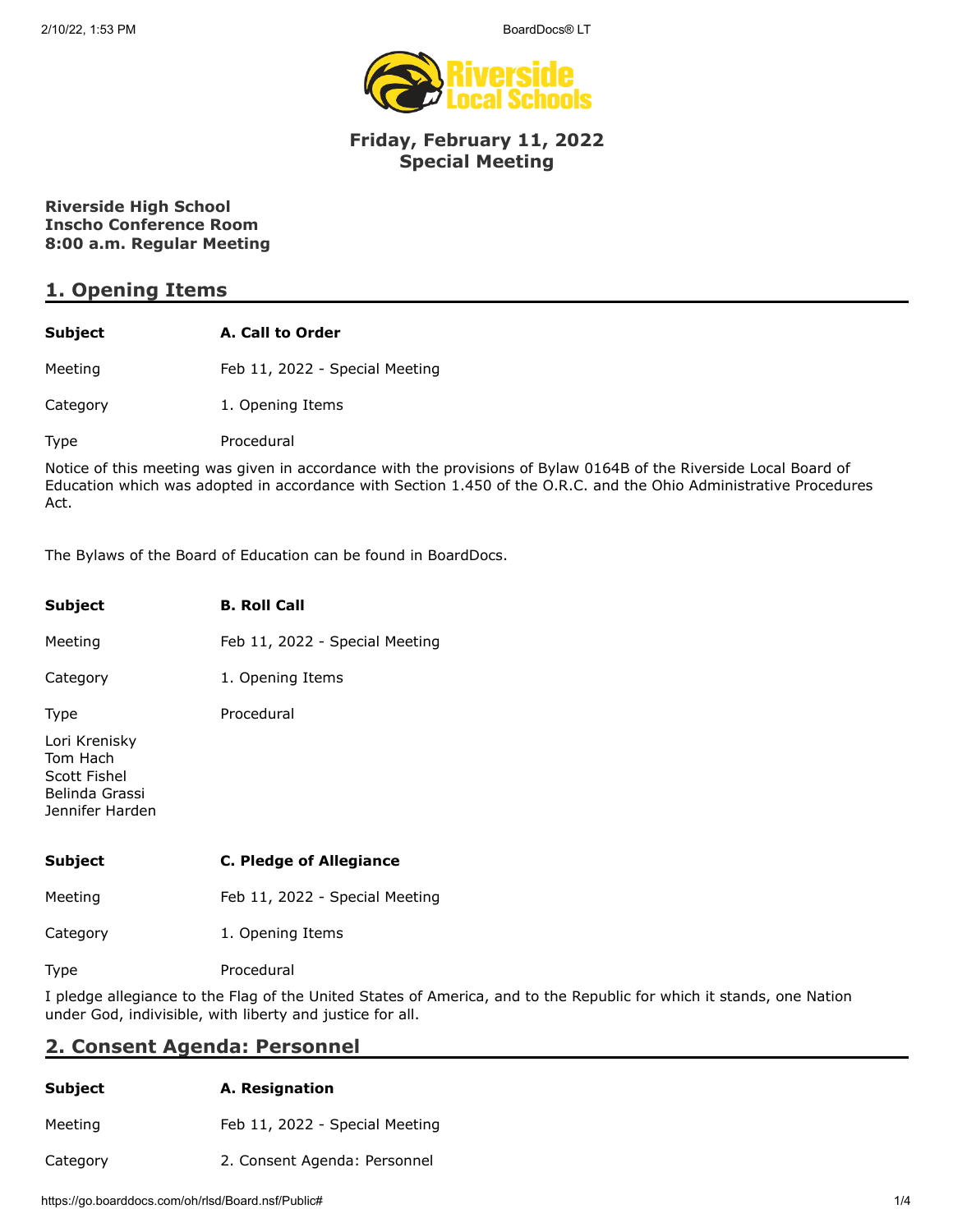Type **Action** (Consent)

Recommended Action Resolution to accept the resignation below.

1. Kelly Fiffick, Playground Assistant at Parkside Elementary, effective at the end of the workday on February 25, 2022.

*A Consent Agenda provides for a more efficient use of time. Any Board member can remove a Consent Agenda item to be discussed and voted on individually.*

| <b>Subject</b> | <b>B.</b> Transfers            |
|----------------|--------------------------------|
| Meeting        | Feb 11, 2022 - Special Meeting |
| Category       | 2. Consent Agenda: Personnel   |
| Type           | Action (Consent)               |

Recommended Action Resolution to approve the following transfer(s):

- 1. Leilani McCloskey from Fairport Kitchen Manager at Fairport/McKinley at an hourly rate of \$23.47 to Assistant Cook/Cashier at LaMuth Middle School at an hourly rate of \$13.97 step 10, effective when manager position is filled.
- 2. Andre Dye from Evening Custodian at LaMuth Middle School Tuesday Saturday to Evening Custodian at Riverside Campus Monday - Friday effective February 7, 2022.

*A Consent Agenda provides for a more efficient use of time. Any Board member can remove a Consent Agenda item to be discussed and voted on individually.*

| <b>Subject</b> | C. Employment                  |  |  |
|----------------|--------------------------------|--|--|
| Meeting        | Feb 11, 2022 - Special Meeting |  |  |
| Category       | 2. Consent Agenda: Personnel   |  |  |
| <b>Type</b>    | Action (Consent)               |  |  |
|                |                                |  |  |

Recommended Action Resolution to approve the following;

- 1. Diana Eisler, Transportation Operator, return from unpaid leave effective February 2, 2022.
- 2. Lauren Magruder, Building Assistant at Parkside Elementary, One-Year Limited Contract at the hourly rate of \$11.00 - Step 0, pending background check and aide certificate.

*A Consent Agenda provides for a more efficient use of time. Any Board member can remove a Consent Agenda item to be discussed and voted on individually.*

| Subject | <b>D. Classified Substitutes</b> |
|---------|----------------------------------|
|---------|----------------------------------|

Meeting Feb 11, 2022 - Special Meeting

Category 2. Consent Agenda: Personnel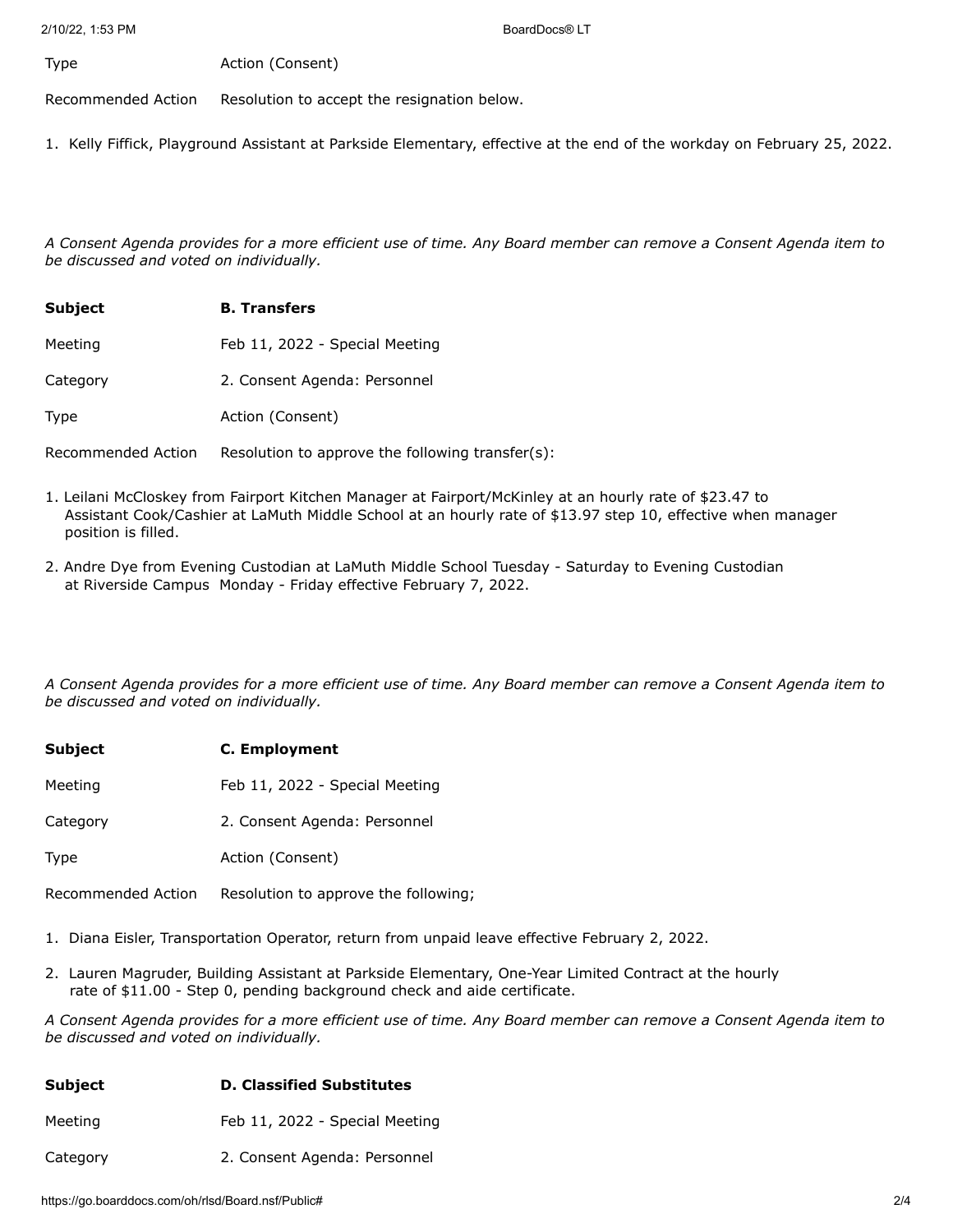2/10/22, 1:53 PM BoardDocs® LT

Type **Action** (Consent)

Recommended Action Resolution to approve the following classified substitutes;

#### **Classified Substitute**

Kelly Fiffick, effective February 28, 2022

#### **Classified Aide**

Lizbeth Lira-Rodriguez, effective January 31, 2022.

*A Consent Agenda provides for a more efficient use of time. Any Board member can remove a Consent Agenda item to be discussed and voted on individually.*

| Subject                                                                                                        | E. Approval of Consent Agenda: Personnel                                                                    |            |               |  |
|----------------------------------------------------------------------------------------------------------------|-------------------------------------------------------------------------------------------------------------|------------|---------------|--|
| Meeting                                                                                                        | Feb 11, 2022 - Special Meeting                                                                              |            |               |  |
| Category                                                                                                       | 2. Consent Agenda: Personnel                                                                                |            |               |  |
| Type                                                                                                           | Action (Consent)                                                                                            |            |               |  |
| Recommended Action                                                                                             | Motion to approve the items listed on the Personnel Consent Agenda as recommended by the<br>Superintendent. |            |               |  |
| Motion: __________________                                                                                     |                                                                                                             |            |               |  |
| Second: with a second state of the second state of the second state of the second state of the second state of |                                                                                                             |            |               |  |
| Vote:                                                                                                          |                                                                                                             |            |               |  |
| Lori Krenisky                                                                                                  |                                                                                                             | Nay_______ | Abstain______ |  |
| Tom Hach                                                                                                       | Aye                                                                                                         | Nay_______ | Abstain______ |  |
| Scott Fishel                                                                                                   | Aye                                                                                                         | Nay_______ | Abstain______ |  |
| Belinda Grassi                                                                                                 | Aye                                                                                                         |            | Abstain       |  |

President declares the motion: carried, failed

Jennifer Harden  $\qquad \qquad \text{Aye}\qquad \qquad \text{Nay}\qquad \qquad \text{Abstain}\qquad$ 

*A Consent Agenda provides for a more efficient use of time. Any Board member can remove a Consent Agenda item to be discussed and voted on individually.*

## **3. Board Policy/Bylaw**

| <b>Subject</b>                         | A. First Reading of New Board Bylaw |  |
|----------------------------------------|-------------------------------------|--|
| Meeting                                | Feb 11, 2022 - Special Meeting      |  |
| Category                               | 3. Board Policy/Bylaw               |  |
| <b>Type</b>                            | Discussion                          |  |
| The LD sending of Many Depart Data and |                                     |  |

First Reading of New Board Bylaw:

0175.2 - PREPARATION FOR SCHOOL BOARD CONFERENCES, CONVENTIONS, AND WORKSHOPS

# **4. Work Session**

### **Subject A. Discussion of the District's Strategic Plan**